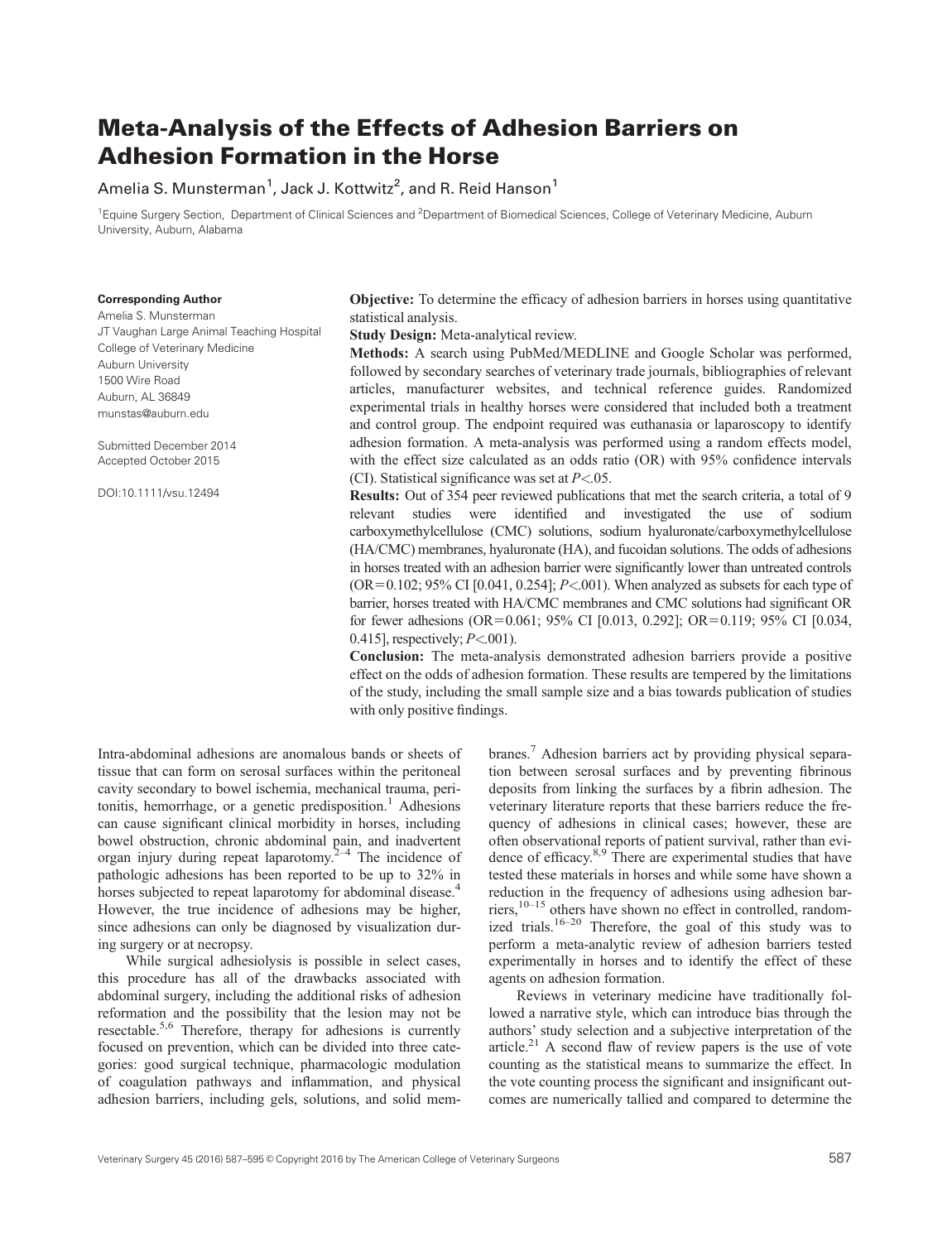magnitude of interest. The results of a vote count are influenced by the magnitude of the response, the sample size, and the variability in the data. Issues with vote counting include incorrect conclusions because of sample size and a biased estimate because of low statistical power.<sup>22,23</sup> In veterinary medicine, vote counting often results in the failure to reject the null hypothesis, because of both small sample sizes and small overall effects.<sup>21</sup>

Meta-analysis is a statistical, quantitative method designed to compare and synthesize the diverse results of multiple studies. $^{24}$  This type of statistical summary recognizes the heterogeneous nature of the studies included and weights each study based on sample size. Questions that can be answered using meta-analysis include the magnitude of effect and the difference of the effect from the null hypothesis or zero.<sup>25</sup> By transforming the results or study statistics of each paper into a common factor, called an effect size, this allows for direct comparison of studies, as well as comparison of predefined groups within the study and experimental manipulations. Meta-analysis is particularly helpful in veterinary studies, where effect size and sample size are often restricted, to reduce type 2 statistical errors that can lead the researcher to fail to reject a false null hypothesis.

The purpose of this study was to provide a systematic meta-analytic assessment of the overall efficacy of adhesion barrier methods in the prevention of adhesions. The primary objective was to determine the success of each class of barrier in prevention of adhesions in the whole animal (horse) using controlled, experimental studies that have assessed adhesion formation in models of serosal irritation and inflammation. The secondary objectives were to evaluate the effect of these barriers on the number of adhesions per horse, as well as any effect of adjunct therapies, specifically antibiotics and antiinflammatory medications, on outcome measures. We hypothesized that barrier methods would reduce the frequency and severity of adhesions in the horse and that the concurrent use of antibiotics and anti-inflammatory medications would enhance the effects of the adhesion barriers and further reduce the odds of adhesion formation in horses treated with adhesion barriers.

# MATERIALS AND METHODS

#### Literature Search

A comprehensive literature search was carried out utilizing PubMed/MEDLINE from January 1946 to April 2014. The results were scrutinized for additional articles using PubMed's Suggested Related Citations lists. A second search was performed with Google Scholar for papers published up to April 1, 2014. No language or date restrictions were applied. Key words used in the database search included "equine" or "horse," and "adhesion\* and abdominal," or "adhesion\* and intraabdominal," or "adhesion\* and peritoneal," or "adhesion\* and intraperitoneal."

Secondary searches were performed to identify specific studies using prophylactic agents that provide a physical barrier

to the formation of intra-abdominal adhesions. These included searches that combined "equine" or "horse" and "adhesion\*" with "carboxymethylcellulose," "hyaluronan," "hyaluronate," "hyaluronic acid," "Seprafilm" (Genzyme Biosurgery, Framingham, MA), "fucoidan," "Peridan" (Bioniche Animal Health, Athens, GA), "Interceed" (Ethicon Endo-Surgery, Inc, Cincinnati, OH), "polytetrafluoroethylene," "icodextran," or "Adept" (Baxter Healthcare Corp, Deerfield, IL). Finally, the search engines of specific veterinary trade journals (Veterinary Surgery, Journal of the American Veterinary Medical Association, American Journal of Veterinary Research, Journal of Veterinary Internal Medicine, and Equine Veterinary Journal) were mined with the key words to locate studies published only as abstracts or poster presentations.

Additional papers were identified with a manual search of the bibliographies of relevant articles identified in the initial search. Published review articles on abdominal adhesions in horses identified from these queries were also searched for related publications.<sup>1,26–29</sup> Finally, the manufacturers of commercial prophylactic agents mentioned above were identified and relevant publications were obtained from technical reference guides or manufacturer's websites.

#### Paper Selection

Identified articles were screened using the title and abstract to identify those that met the inclusion criteria. Criteria for inclusion in the meta-analysis included the following: (1) the study was a prospective, randomized, experimental trial, with control and treated groups; (2) the surgical procedure performed involved experimental induction of adhesions through a published method for serosal inflammation (abrasion, suture implantation, anastomosis, ischemia); (3) the endpoint was euthanasia or laparoscopic exploratory to identify adhesions, and (4) the experiment involved the equine species. The studies included were required to compare either no intervention or a placebo against a single selected adhesion barrier. Signalment of the horse (age, breed, sex) was not restricted. The quality of the studies were not rated and all relevant studies were included that fit the criteria.

General reviews, retrospective and prospective clinical trials, cohort studies, and observational studies were not included in the meta-analysis, because of the lack of one or more of the previous inclusion criteria (direct observation of adhesions, lack of a control group, adhesion barriers were not tested). Abstracts were included if it was possible to identify the outcome measures for the study. If the outcome measures were not defined, the authors of the papers or abstracts were contacted to obtain unpublished data. Studies were excluded from meta-analysis if it was impossible to extract or calculate the appropriate data from the results or if the raw data was not available for re-analysis.

#### Outcomes Assessed

The primary outcome measure for this study was the observation of adhesions in the abdomen of the horse at necropsy or by laparoscopy. Papers were included only if the adhesions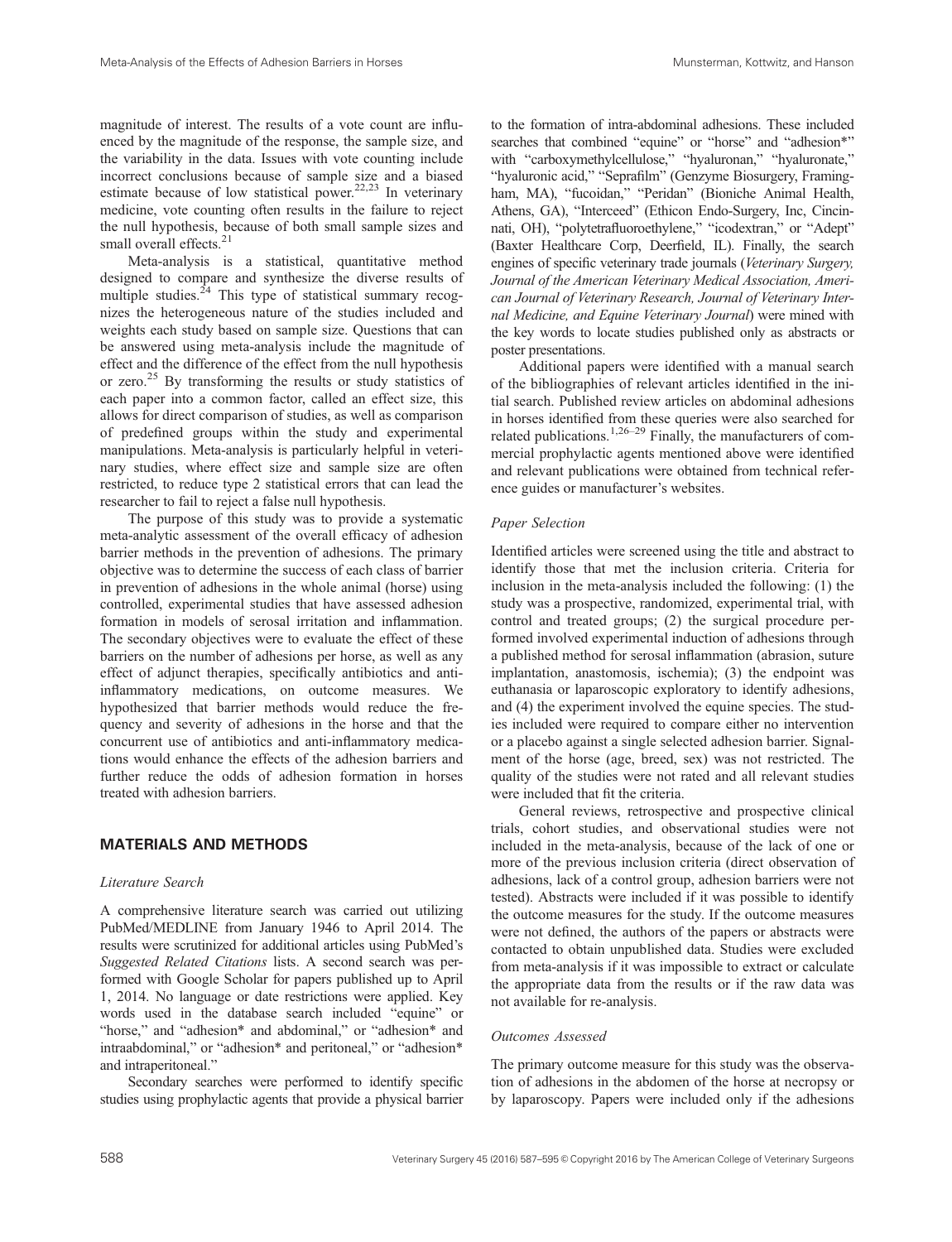were clearly identified and enumerated for each horse. In addition, subgroup analyses were performed to identify the effect of adjunct therapies, specifically non-steroidal antiinflammatory medications and antibiotics, on adhesion formation.

## Data and Statistical Analysis

Identification of papers and extraction of data was performed by two researchers (AM, JK). Data collected included the author(s), journal, title of the work, year of publication, signalment of horses involved (breed, age, weight, sex), number of subjects in the treated and control groups, type of adhesion model used, and timing of assessment (necropsy or secondlook laparoscopy related to date of index surgery). Interventions noted included the prophylactic agent used, concentrations of barrier solutions, site(s) of application, and adjunct agents used [antibiotic(s), anti-inflammatory medication(s)]. Outcome measures included frequency of adhesions at the level of the horse in the experimental and control groups (a dichotomous response), the number of sites affected, and the type of adhesion(s).

Data analysis was performed (CMA software, Comprehensive Meta-analysis, Biostat, Inc, Engelwood, NJ) to analyze, interpret, and synthesize the data. A meta-analysis was performed for trials that reported complete data for the predefined outcomes, assuming a random effects model when there was evidence of statistical heterogeneity. For dichotomous data, including the presence or absence of adhesions, the impact of the intervention was expressed as an odds ratio (OR) with 95% confidence intervals (CI).

The OR was calculated using the CMA software where data was entered in a  $2 \times 2$  table format, such that  $A$  = treated with development of adhesions, B = treated without development of adhesions,  $C =$  control with development of adhesions, and  $D =$  control without development of adhesions.<sup>24</sup> The OR were converted to log scale by the CMA program to maintain symmetry in the analysis and for all comparisons. The log scale was then converted back to the original metric by the CMA program for the summary statistics. For analysis of the number of adhesions per site per horse, the counts were converted to an OR with 95% CI to provide a standardized effect size. Heterogeneity, which is the degree of dissimilarity in the results of the selected studies, was assessed using the  $\chi^2$  test (where P<.1 was considered statistically significant) and the  $I^2$  statistic (where  $I^2 \ge 50\%$ represents substantial heterogeneity between studies). Heterogeneity was also tested by visual inspection of a forest plot for lack of overlap of the CI.  $P \le 0.05$  was considered statistically significant.

Bias in meta-analysis can occur if the studies included in the meta-analysis are not representative of the studies conducted.<sup>30</sup> One explanation for how studies introduce bias is that there is innate bias in the studies selected for publication, where studies with a significant *P*-value are more likely to be selected for publication. A second explanation is that there is bias in the retrieval of studies for the meta-analysis because of access by the author. To explore for potential publication bias, a funnel plot of standard error plotted against the log OR of primary outcome for the studies included in the metaanalysis was performed. The larger, more powerful studies will lie towards the top of the plot, and weaker, less influential studies will disperse towards the bottom. In the absence of bias, 95% of studies would be expected to lie within the triangular region of the graph.

## RESULTS

## Description of Included Studies

The described search strategy identified a total of 354 peer reviewed publications. The abstracts and titles of these selected studies were then evaluated to identify papers that met the selection criteria, resulting in the exclusion of 346 publications. A total of 5 additional papers, including 2 abstracts and a Master's thesis, were identified from manufacturer's websites, bibliographies, review articles, and veterinary journal search engines. Studies removed included clinical trials, review articles, experiments performed in other species, those that did not evaluate adhesion barriers, and studies without the specified endpoints. Papers were also excluded that did not use an established experimental surgical model of adhesion formation.

After applying the exclusion criteria, a total of 13 relevant sources were identified, evaluating 149 horses, which were included in the qualitative assessment (Table 1). Dates of publication ranged from 1989 to 2012. An additional 4 papers were excluded from the quantitative meta-analysis because of a lack of clear data for the number and type of adhesions noted in each horse.<sup>12,13,16,31</sup> In the case of the publication by Moll, there was insufficient data available for comparison from the publication.<sup>13</sup> A Master's thesis identified as the source of the data published in the paper was analyzed as an alternative and used to collect the pertinent data for the meta-analysis.<sup>32</sup> For the final analysis, a total of 9 papers contained the necessary data for the primary outcome, the odds of development of adhesions in the horse. These studies investigated the use of sodium carboxymethylcellulose (CMC) solutions, sodium hyaluronate/carboxymethylcellulose (HA/CMC) membranes, sodium hyaluronate (HA) solutions, and fucoidan solutions.

The types of adhesion models used to induce adhesions, as well as peri-operative therapies, varied widely in these studies. Some studies used jejunal anastomoses only,<sup>10,18,19</sup> while a single study by Moll used serosal abrasions with a dry gauze in conjunction with suture placed in the abraded area to stimulate reaction to a foreign body.<sup>32</sup> Most studies used a combination of a number of distinct abrasion sites, with one or more jejunal anastomoses to simulate bowel resections or enterotomies.<sup>11,14,15,20</sup> One report by Lopes used a model of ischemia, subsequent to temporary occlusion of the jejunal arcades.<sup>17</sup> Two of the papers tested 2 separate adhesion barriers against the same control group, and the treated groups vs. the single control for each paper were treated as separate experiments for analysis purposes.<sup>10,20</sup>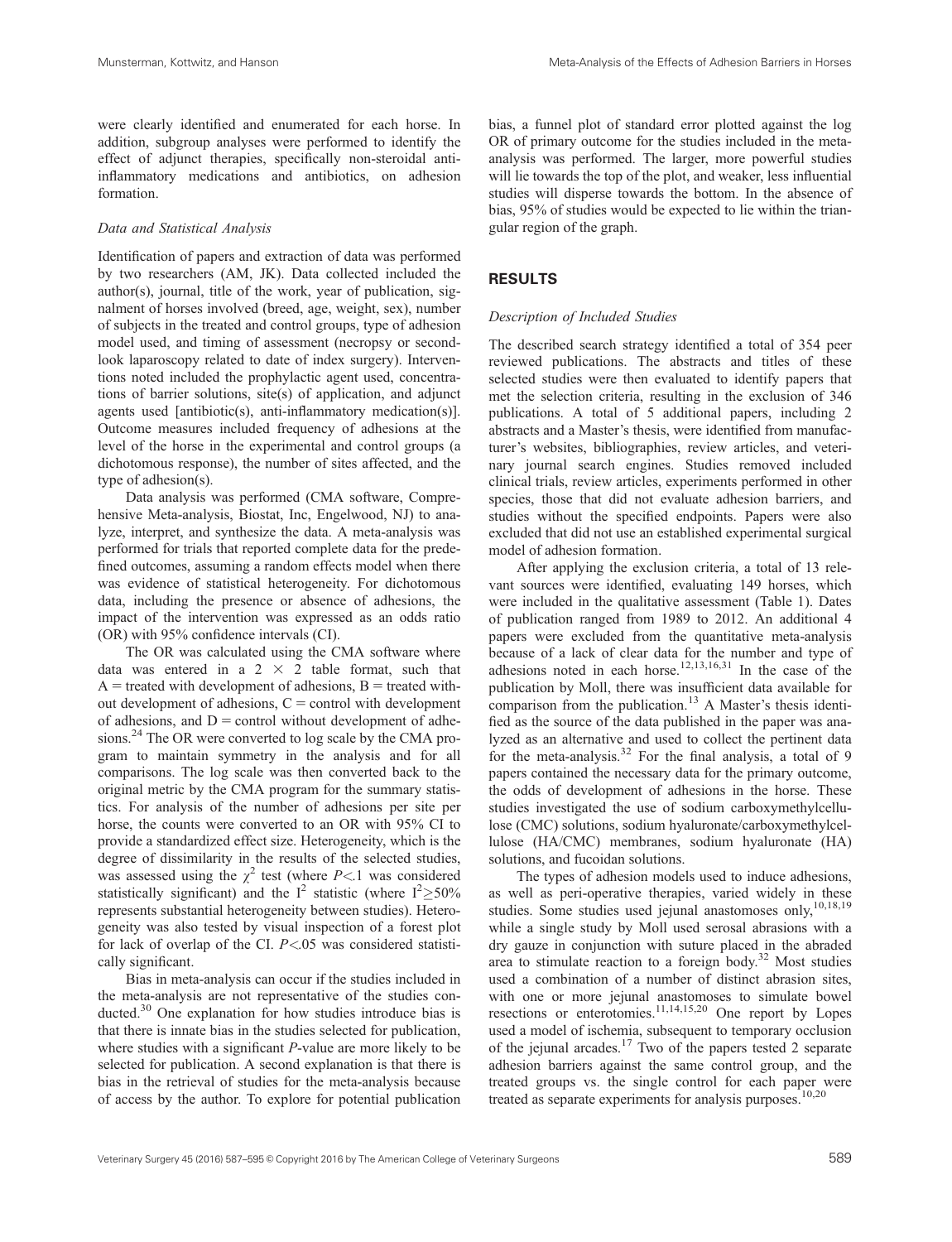|                                                |                                                                                                     |                                                                                                                                                                                    |                                     |                        |                              | anti-inflammatory<br>Antibiotics and                                                                         |
|------------------------------------------------|-----------------------------------------------------------------------------------------------------|------------------------------------------------------------------------------------------------------------------------------------------------------------------------------------|-------------------------------------|------------------------|------------------------------|--------------------------------------------------------------------------------------------------------------|
| Study and year                                 | Number of<br>horses                                                                                 | of adhesion model<br>Number and type                                                                                                                                               | Adhesion barrier<br>tested          | Control                | re-evaluation*<br>Time until | medications used;<br>duration                                                                                |
| Eggleston et al <sup>19</sup><br>$(2001)^+$    | 6 treated; 6 control                                                                                | Single jejunal anastomosis                                                                                                                                                         | membrane<br>HA/CMC                  | No treatment           | 21 days                      | Penicillin, gentamicin, flunixin<br>meglumine; 48 hours                                                      |
| Eggleston et al <sup>20</sup><br>(2004)        | 6 treated; 6 control                                                                                | $\sim$<br>abrasion sites with serosal<br>Single jejunal anastomosis;<br>sutures                                                                                                    | 1% wt/wt CMC<br>0.4% wt/wt HA;      | No treatment           | 10 days                      | Penicillin, gentamicin, flunixin<br>meglumine; 48 hours                                                      |
| Hay et al <sup>14</sup> (2001)                 | 6 treated; 6 control                                                                                | sion sites with serosal sutures<br>2 jejunal anastomoses; 2 abra-                                                                                                                  | 1% wt/wt CMC                        | $0.9%$ saline          | 10 days                      | Penicillin, gentamicin, flunixin<br>meglumine; 48 hours                                                      |
| Lopes et al <sup>17</sup><br>(1998)            | 9 treated; 9 control                                                                                | horses-four ischemic sections<br>4 horses-one ischemic section<br>and 5 jejunal abrasion sites<br>and 5 jejunal abrasion sites<br>with serosal sutures; 14<br>with serosal sutures | 1% wt/wt CMC                        | No treatment           | 14 days                      | Penicillin, gentamicin; 48 hours                                                                             |
| (1989 and 1991)<br>Moll et al <sup>13,32</sup> | 6 treated; 6 control                                                                                | 5 jejunal abrasion sites with<br>serosal sutures                                                                                                                                   | 1% wt/wt CMC                        | No treatment           | 14 days                      | None                                                                                                         |
| Morello et al <sup>18</sup><br>(2012)          | 6 treated; 6 control                                                                                | 2 jejunal anastomoses                                                                                                                                                              | 2.5 g fucoidan<br>in 5L LRS         | solution<br><b>LRS</b> | 10 days                      | 48 hours; flunixin meglumine,<br>Penicillin, 24 hours; gentamicin,<br>72 hours                               |
| Mueller et al <sup>15</sup><br>(1998)          | 6 treated; 6 control                                                                                | sion sites with serosal sutures<br>2 jejunal anastomoses; 2 abra-                                                                                                                  | membrane<br>HA/CMC                  | No treatment           | 10 days                      | Penicillin, gentamicin, flunixin<br>meglumine; 48 hours                                                      |
| Mueller et al <sup>10</sup><br>(2000)          | 6 treated; 6 control                                                                                | Single jejunal anastomosis                                                                                                                                                         | 1% wt/wt CMC<br>membrane;<br>HA/CMC | No treatment           | 10 days                      | Penicillin, gentamicin, flunixin<br>meglumine; 48 hours                                                      |
| Mueller et al <sup>11</sup><br>(2000)          | 6 treated; 6 control                                                                                | sion sites with serosal sutures<br>2 jejunal anastomoses; 2 abra-                                                                                                                  | membrane<br>HA/CMC                  | No treatment           | 10 days                      | Penicillin, gentamicin, flunixin<br>meglumine; 48 hours                                                      |
| Murphy et al <sup>12</sup><br>(2002)           | 5 treated, 5 control                                                                                | Typhlotomy; 5-6 abrasion sites<br>with serosal sutures                                                                                                                             | 1% wt/wt<br>CMC                     | No treatment           | 10 days                      | None                                                                                                         |
| Sullins et al <sup>16</sup><br>(2004)          | 6 control (no treatment);<br>and anti-inflammatories)<br>4 untreated (antibiotics<br>4 treated CMC; | Ischemia-one 24 cm section                                                                                                                                                         | 3% wt/wt<br>CMC                     | No treatment           | 10 days                      | sole treatment in one group of<br>meglumine; 72 hours as the<br>Penicillin, gentamicin, flunixin<br>4 horses |
| Yamout et al <sup>31</sup><br>(2007)           | 6 treated; 6 control                                                                                | 4 jejunal abrasions                                                                                                                                                                | wt/v fucoidan<br>600 mL 0.03%       | 600 mL LRS             | 10 days                      | Data lacking                                                                                                 |

not included in the analysis.

not included in the analysis.

CMC, sodium carboxymethylcellulose solution; HA, sodium hyaluronate; HA/CMC, sodium hyaluronate/carboxymethylcellulose; LRS, lactated Ringer's solution.

CMC, sodium carboxymethyloellulose solution; HA, sodium hyaluronate; HA/CMC, sodium hyaluronate/carboxymethyloellulose; LRS, lectated Ringer's solution.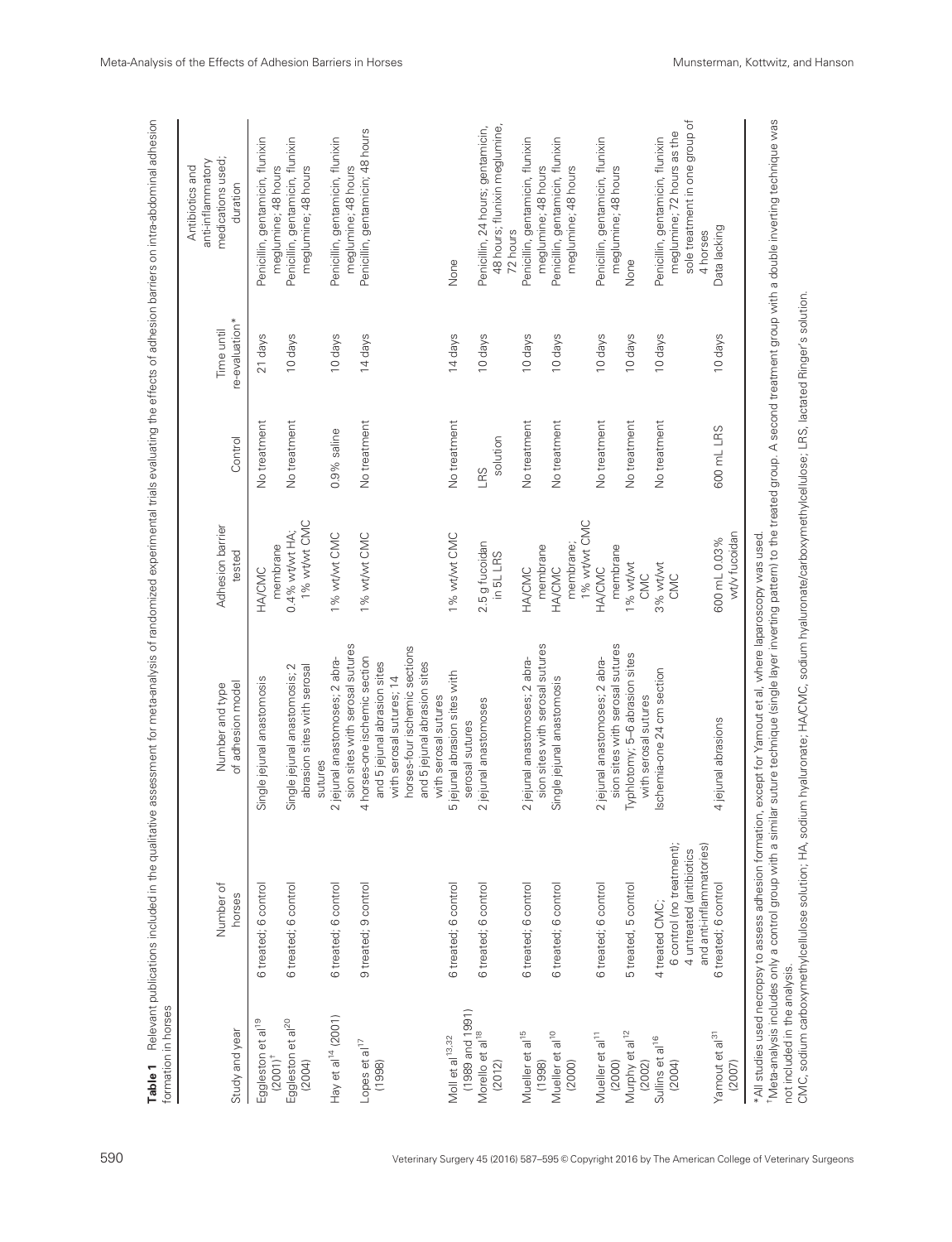| <b>Study name</b>                       | <b>Adhesion barrier</b>                                 |               |                | <b>Statistics for each study</b> |          |         | Odds ratio and 95% CI  |  |                        |     |
|-----------------------------------------|---------------------------------------------------------|---------------|----------------|----------------------------------|----------|---------|------------------------|--|------------------------|-----|
|                                         |                                                         | Odds<br>ratio | Lower<br>limit | Upper<br>limit                   | Z-Value  | p-Value |                        |  |                        |     |
| Lopes et al 1998 <sup>17</sup>          | carboxymethylcellulose                                  | 0.400         | 0.059          | 2.702                            | $-0.940$ | 0.347   |                        |  |                        |     |
| Moll et al 1989 <sup>32</sup>           | carboxymethylcellulose                                  | 0.043         | 0.002          | 1.119                            | $-1.892$ | 0.058   |                        |  |                        |     |
| Eggleston et al 2004 <sup>20</sup>      | carboxymethylcellulose                                  | 0.077         | 0.003          | 1.955                            | $-1.554$ | 0.120   |                        |  |                        |     |
| Mueller et al 2000 <sup>10</sup>        | carboxymethylcellulose                                  | 0.077         | 0.003          | 1.955                            | $-1.554$ | 0.120   |                        |  |                        |     |
| Hay et al 2001 <sup>14</sup>            | carboxymethylcellulose                                  | 0.021         | 0.001          | 0.626                            | $-2.230$ | 0.026   |                        |  |                        |     |
|                                         | Overall effect size for carboxymethylcellulose subset   | 0.119         | 0.034          | 0.415                            | $-3.346$ | 0.001   |                        |  |                        |     |
| Morello et al 2012 <sup>18</sup>        | fucoidan solution                                       | 1.000         | 0.017          | 58.434                           | 0.000    | 1.000   |                        |  |                        |     |
| Mueller et al 2000 <sup>10</sup>        | HA/CMC membrane                                         | 0.077         | 0.003          | 1.955                            | $-1.554$ | 0.120   |                        |  |                        |     |
| Eggleston et al 2001 <sup>19</sup>      | HA/CMC membrane                                         | 0.240         | 0.021          | 2.790                            | $-1.140$ | 0.254   |                        |  |                        |     |
| Mueller et al 1998 <sup>15</sup>        | HA/CMC membrane                                         | 0.006         | 0.000          | 0.346                            | $-2.472$ | 0.013   |                        |  |                        |     |
| Mueller et al 2000 <sup>11</sup>        | HA/CMC membrane                                         | 0.018         | 0.001          | 0.521                            | $-2.337$ | 0.019   |                        |  |                        |     |
|                                         | Overall effect size for HA/CMC membrane subset          | 0.061         | 0.013          | 0.292                            | $-3.506$ | 0.000   |                        |  |                        |     |
|                                         | Eggleston et al 2004 <sup>20</sup> hyaluronate solution | 0.077         | 0.003          | 1.955                            | $-1.554$ | 0.120   |                        |  |                        |     |
| Overall effect size for all studies     |                                                         | 0.102         | 0.041          | 0.254                            | -4.919   | 0.000   |                        |  |                        |     |
| $Q = 7.774$ ; d.f.=10; P=28.6%; P=0.651 |                                                         |               |                |                                  |          |         | 0.1                    |  | 10                     | 100 |
|                                         |                                                         |               |                |                                  |          |         | <b>Favours Treated</b> |  | <b>Eavours Control</b> |     |

Figure 1 Meta-analysis comparing the odds of adhesions for experimental horses treated with adhesion barriers for all papers. An OR=1 indicates no difference between treatment and control, whereas an OR<1 indicates the treatment reduced the frequency of adhesions. Conversely, an OR>1 would indicate a negative effect of the treatment regarding adhesion formation. Confidence intervals (95% CI) that overlap suggest a lack of association between the treatment and the outcome. P<.05 indicates significant differences between treatment and control.

Of the 9 studies included for quantitative review, 8 papers administered peri-operative antibiotics and antiinflammatory medications. In the study by Lopes, the horses were provided antibiotic coverage, but they were not administered anti-inflammatory medications.<sup>17</sup> The study by Moll did not administer either class of medication.<sup>32</sup>

#### Outcomes

A total of 9 publications were suitable for meta-analysis; however, 2 contained assessments of 2 separate barriers, resulting in 11 comparisons (Fig 1). Using a random effects model for meta-analysis, the frequency of adhesions in horses treated with an adhesion barrier was significantly lower than the untreated control group  $(OR=0.102; 95\% \text{ CI} [0.041],$ 0.254];  $P < 0.01$ ). A subset analysis was performed to determine the odds of adhesion formation for each type of adhesion barrier used in the studies included in the meta-analysis. Compared to controls, both HA/CMC membranes  $(OR=0.061; 95\% \text{ CI} [0.013, 0.292]; P<0.01)$  and CMC solutions (OR=0.119; 95% CI [0.034, 0.415];  $P=.001$ ) had lower OR for adhesion formation. Unfortunately, there was only 1 representative publication in the meta-analysis for both fucoidan solution and HA solution. The study by Eggleston evaluating an HA solution had an OR=0.077 (95% CI  $[0.003, 0.003]$ 1.955];  $P=120$ ), suggesting no effect.<sup>20</sup> The OR for adhesions in horses treated with fucoidan solution in the paper by Morello was also not significantly different from the control groups (OR 1.00; 95% CI [0.017, 58.434];  $P=1.00$ ).<sup>18</sup>

A total of 7 of the comparisons in this meta-analysis administered systemic antibiotics (penicillin, gentamicin) and non-steroidal anti-inflammatory medications (flunixin meglumine) for 48 hours peri-operatively.<sup>10,11,14,15,19,20</sup> Morello treated with antibiotics for 24 hours and flunixin meglumine for 72 hours.<sup>18</sup> A single study by Lopes did not use perioperative anti-inflammatories, but did administer 24 hours of antibiotics, and separate study by Moll did not administer either antibiotics or anti-inflammatory medications. $17,32$  When these 2 studies were excluded from the analysis, the revised  $OR=0.072$  for studies that administered these drugs (95% CI [0.024, 0.215];  $P \le 0.001$ ). When examined as a subset, the OR for Lopes and Moll was not significantly different from the controls (OR=0.226; 95% CI [0.043, 1.176]; P=.077).<sup>17,32</sup>

To evaluate the effect of the adhesion barrier on severity of adhesions based on the number of adhesions per horse, the average number of adhesions formed at the iatrogenic sites of damage was compared between treated and control groups. Only 8 studies contained relevant data for meta-analysis (Fig 2).<sup>11,14,15,17–20,32</sup> There were 4 papers evaluating CMC solutions, 3 papers evaluating HA/CMC membranes, and 1 that assessed a fucoidan solution. The paper by Eggleston, which evaluated a CMC solution also assessed an HA solution, and was included as 2 separate comparisons.<sup>20</sup> Using an OR as the effect size, the meta-analysis noted a significantly lower frequency of adhesions for horses treated with adhesion barriers than the controls (OR=0.164; 95% CI [0.097, 0.254];  $P<.001$ ). When analyzed separately by type of adhesion barrier, the OR for all barrier methods except fucoidan solution were lower than the controls.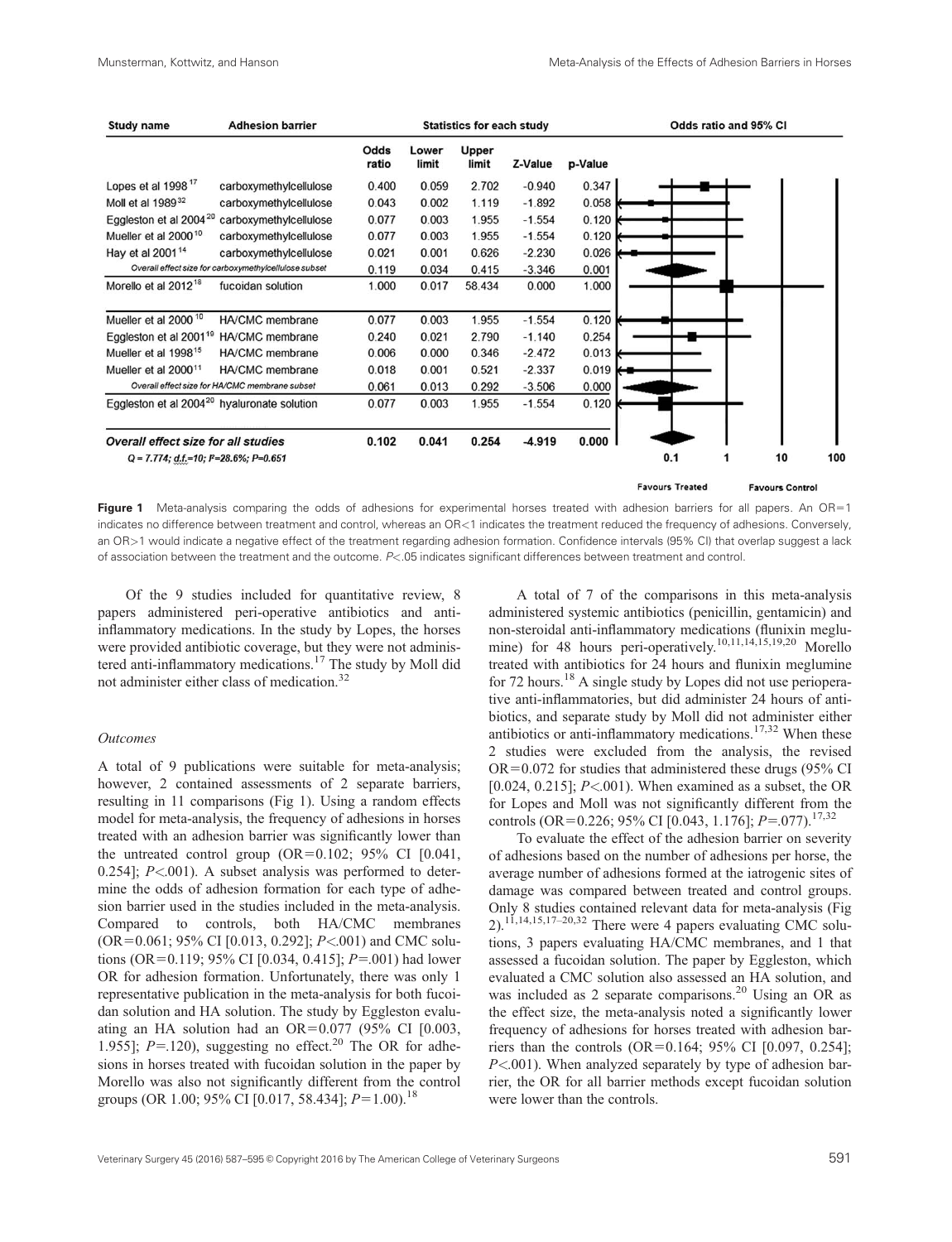

Figure 2 Meta-analysis comparing the odds of a positive effect on the frequency of adhesions for experimental horses treated with adhesion barriers with subset analysis for each type of adhesion barrier. An OR=1 indicates no difference between treatment and control, whereas an OR<1 indicates the treatment reduced the frequency of adhesions. Conversely, an OR>1 would indicate a negative effect of the treatment regarding adhesion formation. Confidence intervals (95% CI) that overlap suggest a lack of association between the treatment and the outcome. P<.05 indicates significant differences between treatment and control. The subset treated with adhesion barriers showed a significantly lower frequency of adhesion formation than untreated controls. When analyzed separately by type of adhesion barrier, horses treated with carboxymethylcellulose solutions, hyaluronate/carboxymethylcellulose membranes (HA/CMC), and hyaluronate solutions demonstrated a significantly lower odds ratio than controls.

#### Publication Bias

A funnel plot of the 9 studies in the meta-analysis reporting the primary outcome for adhesion formation was diagrammed to assess publication bias. This graph is a scatter plot of the treatment effects as a log OR from the individual studies plotted on the horizontal axis against the standard error. All studies were within the 95% CI, implying a lack of publication bias. However, there are more studies that lie to the left of midline on the plot, indicating the data collected had a trend towards publications reporting a significant positive effect for the adhesion barriers tested. Heterogeneity was tested by evaluation of the forest plot, which noted overlap of the CI of all studies. Computation of the  $\chi^2$  test and  $I^2$  were not significant, with a conservative type I error of  $10\%$  (Q=7.774; df=10;  $I^2 = 28.6\%$ ;  $P = .651$ ), supporting the evidence from the forest plot of a lack of heterogeneity in the studies evaluated.

## **DISCUSSION**

In this meta-analysis of the available literature, adhesion barriers demonstrated an ability to reduce the odds of adhesion formation in experimental, randomized, controlled studies in the horse. Treated horses were 10 times less likely to develop adhesions than horses not treated with adhesion barriers. While the overall effect size of the meta-analysis was significant, it was interesting to note that the 95% CI for 8 of the 11 comparisons showed no significant difference from the controls. By combining the horses from the individual studies into a single effect size, the power of the analysis was improved, which narrowed the CI and may provide a better characterization of the true effect of the adhesion barriers on frequency of adhesions.<sup>33</sup> While the horses treated in these studies were experimental animals free of disease, the pooled effect size establishes a reference for the effect of these adhesion barriers that may be tested in future studies.

One critique of this meta-analysis is the small size of the comparison groups in the papers included in quantitative analysis. Small samples sizes are often criticized because of increased heterogeneity, lower quality methodology, and a trend towards reporting only larger or more beneficial treatment effects.<sup>34</sup> Safeguards against small study effects include identification of a lack of bias through a symmetrical funnel plot and re-analysis based on allocation by sample size. The studies included in this meta-analysis of adhesion barriers did trend towards a positive treatment effect; however, the funnel plot remained symmetrical, because of an even split between papers that identified a positive response and those that showed no benefit of treatment with an adhesion barrier. The selection criteria also included only experimental trials, which reduced bias caused by poor quality experimental methodology, such as lack of randomization. However, a meta-analysis of large, randomized clinical trials would provide an improved estimate of the true treatment effect.<sup>34,35</sup>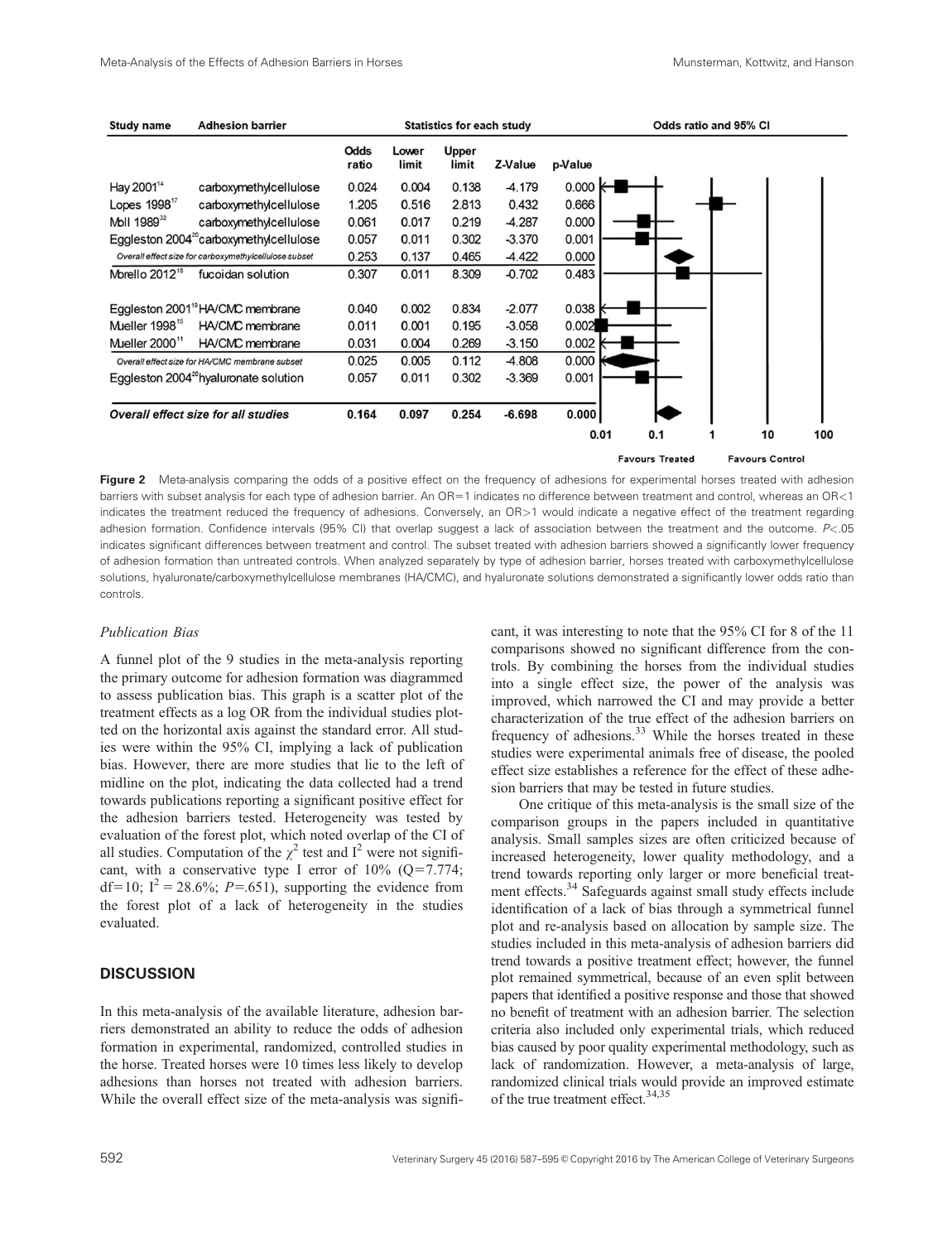A subset analysis showed both HA/CMC membranes and CMC solutions reduced the odds of adhesion formation in treated horses. The meta-analysis was able to improve the statistical power of the studies included and provide a meaningful direction for further clinical investigations of adhesion barriers. It was not possible to further assess the effects of both HA and fucoidan solutions on adhesion formation, because each group only had one study available for analysis. Although the OR for HA solution was  $\langle 1$ , its CI did not reach statistical significance.<sup>20</sup> The single fucoidan study included in this meta-analysis also showed no difference in adhesion formation between treated and controls.<sup>18</sup> An explanation for this finding could be that the resection model for adhesions in this study was not severe enough to induce adhesions in the horses, which minimized the effect of the adhesion barrier in this study. A more recent abstract evaluating fucoidan in pony foals showed a significant different in adhesion formation using an abrasion model for adhesions, with a difference in means of 4.0 (95% CI [1.7914, 6.2086],  $P=01$ ).<sup>31</sup> Unfortunately, specific data were not available from this abstract to include in our meta-analysis.

Both anti-inflammatory medications and prophylactic antibiotic therapy have been reported to reduce adhesion formation when administered peri-operatively in horses and other species.16,36–38 These medications could have confounded the effects of the adhesion barriers tested, therefore studies that used these medications were removed and the groups reanalyzed as separate subsets. While the studies that treated horses with antibiotics and anti-inflammatory medications still showed a similar effect of the barriers on the odds of adhesion formation, the OR for the 2 studies that did not administer these drugs showed no difference between treated horses and the controls. $17,32$  This could indicate that the adhesion barriers were not effective as a single preventative strategy or that the adhesion barriers had a negative effect that was offset by the anti-inflammatory medications or antibiotics. However, the small size of the studies, as well as the fact there were only 2 studies in this subset analysis, may have contributed to the lack of effect. Further investigation is necessary to determine the interaction of these medications and adhesion barriers on adhesion formation in the horse before making any conclusions from our meta-analysis. While the HA/CMC membrane showed a significant positive effect on the odds of adhesion formation, caution should be used in extrapolating the use of this barrier to clinical patients, based on evidence that HA/CMC membranes are associated with significant perioperative complications in people. A recent meta-analysis noted that use of HA/CMC membranes may increase the risk of abdominal abscesses in people with inflammatory bowel disease and was related to an increased incidence of anastomotic leakage.39 In addition, site-specific barriers may not prevent adhesions that can form on serosal surfaces remote from the primarily lesion.<sup>16</sup> Clinically, a solution used to coat all surfaces handled or exposed at surgery would be recommended to prevent this complication and further investigations into the HA and fucoidan solutions, as well as novel compounds such as chitosan dextran and alginate gel, should be pursued.<sup>40,41</sup>

CMC solutions may also have negative side effects in the horse. In a retrospective study by Fogle et al, it was observed that horses treated clinically with CMC solution had an increased incidence of post-operative ileus.<sup>9</sup> The authors postulated that a low grade peritonitis may have reduced intestinal motility, which has been reported to increase adhesion formation in experimental subjects.<sup>12</sup> However, no evidence of peritonitis has been reported in studies that experimentally evaluated CMC solutions in the horse.<sup>10,12,14,16,17,20,32</sup> CMC solutions may also be absorbed systemically, forming a precipitate in peripheral blood smears.<sup>42</sup> Although serum fibrinogen was also increased in horses administered CMC in this study, there was no correlation with CMC dosage.<sup>42</sup> The significance of this precipitate is currently unknown. Adverse reactions to CMC solutions reported in people include anaphylactic shock after steroid injections or after barium enemas that contain  $CMC<sup>4</sup>$ 

In the human literature, similar to veterinary publications, there are a limited number of studies that have investigated adhesion barriers and their efficacy for reducing adhesions. In 1 meta-analysis of 7 studies evaluating HA/ CMC membranes and a 0.5% ferric hyaluronate gel, HA/ CMC membranes were reported to significantly reduce the odds of adhesions in people  $(OR=0.15; 95% \text{ CI } [0.05, 0.43];$  $P < 0.001$ ).<sup>44</sup> A second meta-analysis that evaluated only an HA/CMC membrane also reported a significant reduction in the severity of adhesions formed  $(OR=0.23; 95% \text{ CI } [0.09,$ 0.63];  $P = 0.04$ <sup>39</sup> Other barriers studied that have shown significant effects on adhesion formation include polytetrafluoroethylene sheets and oxidized regenerated cellulose.<sup>45</sup> While HA solutions have been investigated in horses, both the high cost and commercial availability of these protective solutions and other barrier substances used in human medicine may prevent clinical application in horses.<sup>11</sup>

A significant limitation of this meta-analysis is that the study was restricted to experimental, prospective, randomized controlled studies rather than clinical trials in horses. Studies that have identified the incidence of naturally occurring adhesions after treatment with adhesion barriers are lacking in the veterinary literature. The gold standard for diagnosing adhesions would be a second-look surgery, either laparoscopically or by laparotomy. However, it is difficult to convince owners to allow their horse to undergo such an invasive procedure. In addition, the complications of adhesions may take years to occur and patients may be lost to follow-up. Because of the lack of evidence, a meta-analysis assessing the efficacy of adhesion barriers in clinical cases may not be possible, therefore our study may serve as a surrogate to provide for evidence-based surgical decisions.

Based on the current available evidence, both the HA/ CMC membrane and a 1% CMC solution provide a significant benefit in reducing the odds of intra-abdominal adhesions in experimental models in normal horses. While the HA/CMC membrane may have shown an effect on adhesion formation, CMC solutions have the advantage of protecting the abdominal surfaces in general, rather than specific sites. No valid conclusions could be drawn regarding adhesion prevention using HA and fucoidan solutions individually,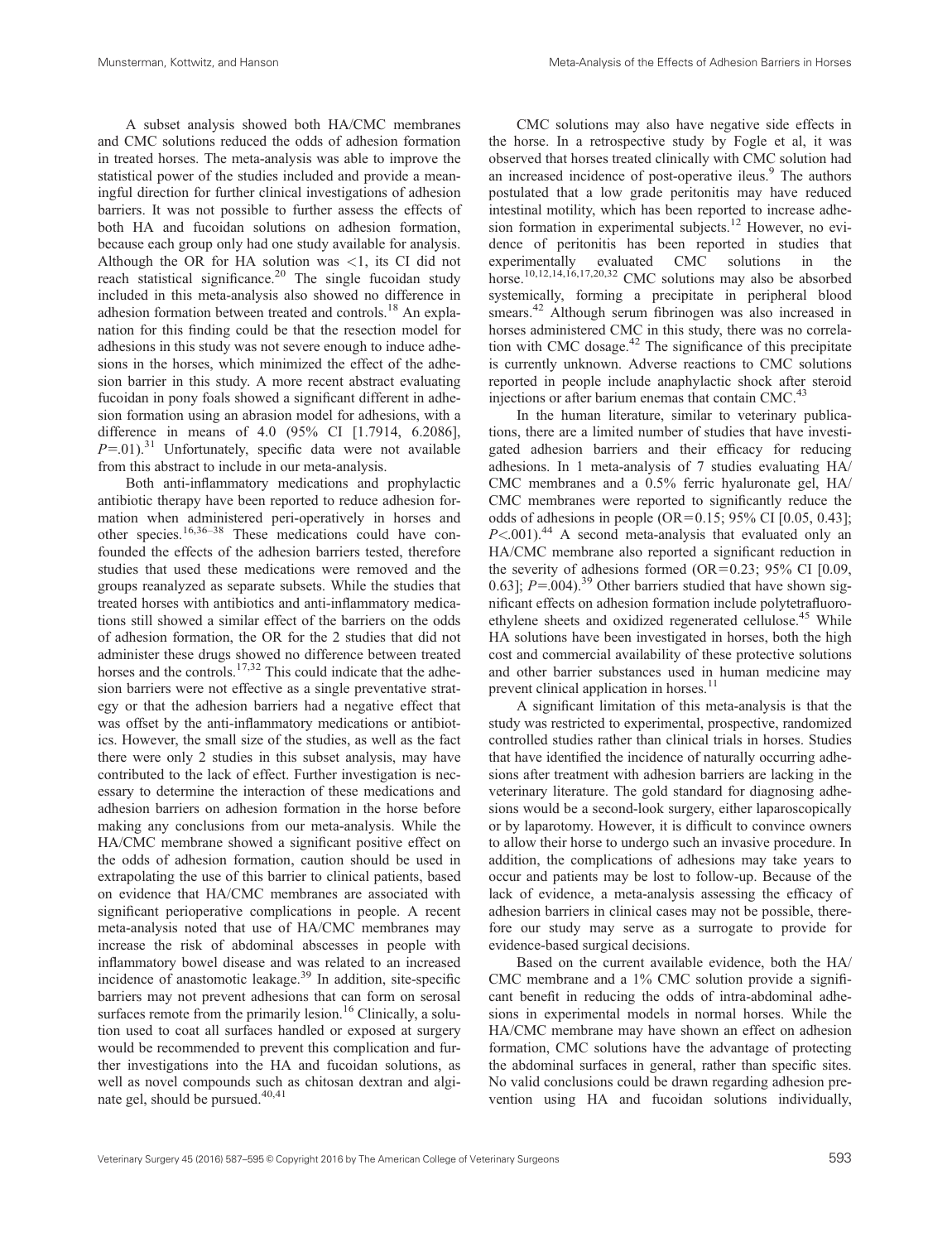because of the lack of sufficient data. Additional studies of these adhesion barriers are warranted in clinical cases or in models of disease that more closely mimic the systemic effects that cause adhesions.

# ACKNOWLEDGMENTS

The authors thank Dr. Alan E. Wilson for consultation and guidance on study design and meta-analytical techniques.

## **DISCLOSURE**

The authors declare no conflicts of interest related to this report.

# **REFERENCES**

- 1. Alonso JD, Alves AL, Watanabe MJ, et al: Peritoneal response to abdominal surgery: the role of equine abdominal adhesions and current prophylactic strategies. Vet Med Int 2014;2014: 279730.
- 2. Butson RJ, England GC, Blackmore CA: Omento-omental adhesion around the uterine horn as a cause of recurrent colic in a mare. Vet Rec 1996;139:571–572
- 3. Gorvy DA, Edwards GB, Proudman CJ: Intraabdominal adhesions in horses: a retrospective evaluation of repeat laparotomy in 99 horses with acute gastrointestinal disease. Vet J 2008;175:194–201
- 4. Norrie RD, Heistand DL: Chronic colic due to an omental adhesion in a mare. J Am Vet Med Assoc 1975;167:54–55
- 5. Bleyaert HF, Brown MP, Bonenclark G, et al: Laparoscopic adhesiolysis in a horse. Vet Surg 1997;26:492–496
- 6. Bouré L, Marcoux M, Lavoie JP, et al: Use of laparoscopic equipment to divide abdominal adhesions in a filly. J Am Vet Med Assoc 1998;212:845–847
- 7. Mueller POE: Prevention and treatment of postoperative intraabdominal adhesions in horses, in: White NA, Moore JN, Mair TS (eds): Equine acute abdomen. Jackson, WY, CRC Press, 2009, pp 119–129
- 8. Mueller PO, Hunt RJ, Allen D, et al: Intraperitoneal use of sodium carboxymethylcellulose in horses undergoing exploratory celiotomy. Vet Surg 1995;24:112–117
- 9. Fogle CA, Gerard MP, Elce YA, et al: Analysis of sodium carboxymethylcellulose administration and related factors associated with postoperative colic and survival in horses with small intestinal disease. Vet Surg 2008;37:558–563
- 10. Mueller PO, Harmon BG, Hay WP, et al: Effect of carboxymethylcellulose and a hyaluronatecarboxymethylcellulose membrane on healing of intestinal anastomoses in horses. Am J Vet Res 2000;61:369–374
- 11. Mueller PO, Hay WP, Harmon B, et al: Evaluation of a bioresorbable hyaluronate-carboxymethylcellulose membrane for prevention of experimentally induced abdominal adhesions in horses. Vet Surg 2000;29:48–53
- 12. Murphy DJ, Peck LS, Detrisac CJ, et al: Use of a highmolecular-weight carboxymethylcellulose in a tissue protective solution for prevention of postoperative abdominal adhesions in ponies. Am J Vet Res 2002;63:1448–1454
- 13. Moll HD, Schumacher J, Wright JC, et al: Evaluation of sodium carboxymethylcellulose for prevention of experimentally induced abdominal adhesions in ponies. Am J Vet Res 1991;52:88–91
- 14. Hay WP, Mueller PO, Harmon B, et al: One percent sodium carboxymethylcellulose prevents experimentally induced abdominal adhesions in horses. Vet Surg 2001;30:223–227
- 15. Mueller POE, Hay WP, Harmon B, et al: Evaluation of a bioresorbable hyaluronate membrane for prevention of experimentally induced adhesions in horses. Proc Am Assoc Equine Pract 1998;44:260–262
- 16. Sullins KE, White NA, Lundin CS, et al: Prevention of ischaemia-induced small intestinal adhesions in foals. Equine Vet J 2004;36:370–375
- 17. Lopes, MAF, Dearo ACO, Paulo I, et al: Peritoneal adhesions in horses: prophylactic treatment with carboxymethylcellulose. Ciencia Rural, Santa Maria 1998;28:423–430
- 18. Morello S, Southwood LL, Engiles J, et al: Effect of intraperitoneal PERIDAN<sup>TM</sup> concentrate adhesion reduction device on clinical findings, infection, and tissue healing in an adult horse jejunojejunostomy model. Vet Surg 2012;41:568– 581
- 19. Eggleston RB, Mueller POE, Quandt JE, et al: Use of a hyaluronate membrane for jejunal anastomosis in horses. Am J Vet Res 2001;62:1314–1319
- 20. Eggleston RB, Mueller PO, Parviainen AK, et al: Effect of carboxymethylcellulose and hyaluronate solutions on jejunal healing in horses. Am J Vet Res 2004;65:637-643
- 21. Gurevitch J, Curtis PS, Jones MH: Meta-analysis in ecology. Adv Ecol Res 2001;32:200–239
- 22. Gurevitch J, Hedges LV: Statistical issues in ecological metaanalysis. Ecology 1999;80:1142–1149
- 23. Rosenberg MS, Adams DC, Gurevitch J: MetaWin: statistical software for meta-analysis version 2.0. Sunderland, MA, Sinauer Associates, Inc, 2000
- 24. Borenstein M, Hedges LV, Higgins JPT, et al: Introduction to meta-analysis. West Sussex, UK, John Wiley and Sons, Ltd, 2009
- 25. Arnquist G, Wooster D: Meta-analysis: synthesizing research findings in ecology and evolution. Tree 1995;10:236–240
- 26. Eggleston RB, Mueller PO: Prevention and treatment of gastrointestinal adhesions. Vet Clin North Am Equine Pract 2003;19:741–763
- 27. Kelmer G: Update on recent advances in equine abdominal surgery. Vet Clin North Am Equine Pract 2009;25:271–282
- 28. Smith CL, Dowling BA, Dart AJ: Recent advances in equine abdominal surgery. Vet J 2005;170:41–51
- 29. Southwood LL, Baxter GM: Current concepts in management of abdominal adhesions. Vet Clin North Am Equine Pract 1997;13: 415–435
- 30. Walker E, Hernandez AV, Kattan MW: Meta-analysis: its strengths and limitations. Clev Clin J Med 2008;75:431–439
- 31. Yamout S, Boure LP, Theoret CM, et al: Effects of 0.03% weight/volume fucoidan solution on the prevention of